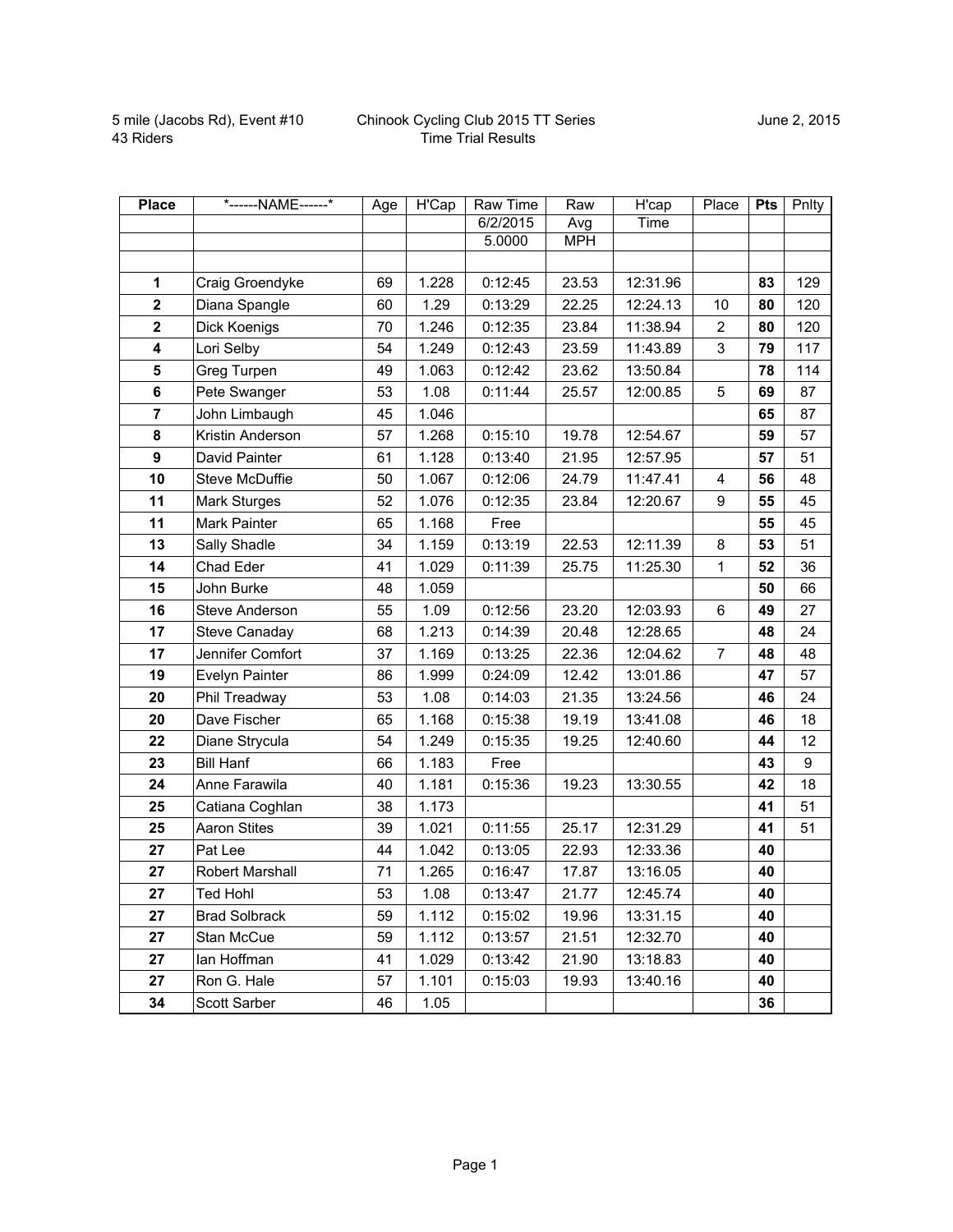## Chinook Cycling Club 2015 TT Series Time Trial Results

| 34 | <b>Summer Sturges</b>  | 19 | 1.143        | 0:14:41 | 20.43 | 12:50.78 | 36 |    |
|----|------------------------|----|--------------|---------|-------|----------|----|----|
| 34 | <b>Richard Grondin</b> | 57 | 1.101        | 0:14:31 | 20.67 | 13:11.10 | 36 |    |
| 34 | Diane Hanf             | 59 | 1.28         |         |       |          | 36 |    |
| 34 | Tom Kirchner           | 67 | 1.198        | 0:16:15 | 18.46 | 13:33.86 | 36 |    |
| 34 | <b>Tim Elliott</b>     | 63 | 1.145        |         |       |          | 36 | 60 |
| 34 | Mike Larche            | 26 | 1            |         |       |          | 36 |    |
| 34 | <b>Brad Atencio</b>    | 51 | 1.071        | 0:19:15 | 15.58 | 17:58.43 | 36 |    |
| 42 | Joshua Alms            | 35 | 1.009        | 0:13:24 | 22.39 | 13:16.83 | 34 |    |
| 43 | <b>Porter Withers</b>  | 15 | 1.095        |         |       |          | 33 | 15 |
| 44 | Missi Solbrack         | 55 | 1.255        | 0:15:46 | 19.03 | 12:33.78 | 32 |    |
| 44 | Robert Bartol          | 47 | 1.054        | 0:13:16 | 22.61 | 12:59.22 | 32 | 24 |
| 44 | Philip Nelson          | 43 | 1.038        |         |       |          | 32 |    |
| 44 | Carolyn Sturges        | 50 | 1.229        |         |       |          | 32 |    |
| 44 | Alexis Atencio         | 15 | 1.223        | 0:19:15 | 15.58 | 15:44.40 | 32 |    |
| 49 | Deborah Burke          | 45 | 1.205        |         |       |          | 28 | 24 |
| 49 | Leah Swanger           | 50 | 1.229        | 0:16:09 | 18.58 | 13:08.45 | 28 |    |
| 49 | Keyon Maljai           | 34 | 1.006        |         |       |          | 28 |    |
| 49 | <b>Bill Pofahl</b>     | 64 | 1.154        |         |       |          | 28 |    |
| 53 | Mark McLean            | 60 | 1.12         |         |       |          | 26 | 30 |
| 53 | Steve Hanson           | 43 | 1.038        |         |       |          | 26 | 6  |
| 55 | <b>Jack Elliott</b>    | 14 | 1.145        | 0:15:40 | 19.15 | 13:40.96 | 24 |    |
| 55 | <b>Barry Nichols</b>   | 42 | 1.033        | 0:15:34 | 19.27 | 15:04.16 | 24 |    |
| 55 | Andy Streibeck         | 26 | $\mathbf{1}$ |         |       |          | 24 | 24 |
| 55 | <b>Becky Bechtold</b>  | 70 | 1.436        | 0:19:54 | 15.08 | 13:51.48 | 24 |    |
| 55 | <b>Brian Schur</b>     | 42 | 1.033        | 0:13:36 | 22.06 | 13:09.93 | 24 |    |
| 55 | Morgan Larche          | 25 | 1.143        |         |       |          | 24 |    |
| 61 | John MacArthur         | 51 | 1.071        |         |       |          | 20 |    |
| 61 | Paul Meier             | 62 | 1.137        |         |       |          | 20 |    |
| 61 | Jon Page               | 53 | 1.08         |         |       |          | 20 |    |
| 61 | Navindra Gunawardena   | 33 | 1.003        |         |       |          | 20 |    |
| 65 | Tom Owen               | 59 | 1.112        |         |       |          | 16 |    |
| 65 | Chris Johnson          | 39 | 1.021        |         |       |          | 16 |    |
| 65 | Florence Kirchner      | 68 | 1.397        |         |       |          | 16 |    |
| 65 | Wendy Owen             | 56 | 1.261        |         |       |          | 16 |    |
| 65 | Ken Call               | 49 | 1.063        | 0:14:39 | 20.48 | 14:10.90 | 16 | 24 |
| 65 | Abigail Withers        | 14 | 1.272        |         |       |          | 16 |    |
| 71 | Peter Archambault      | 44 | 1.042        |         |       |          | 13 | 3  |
| 72 | Jim Willis             | 45 | 1.046        |         |       |          | 12 |    |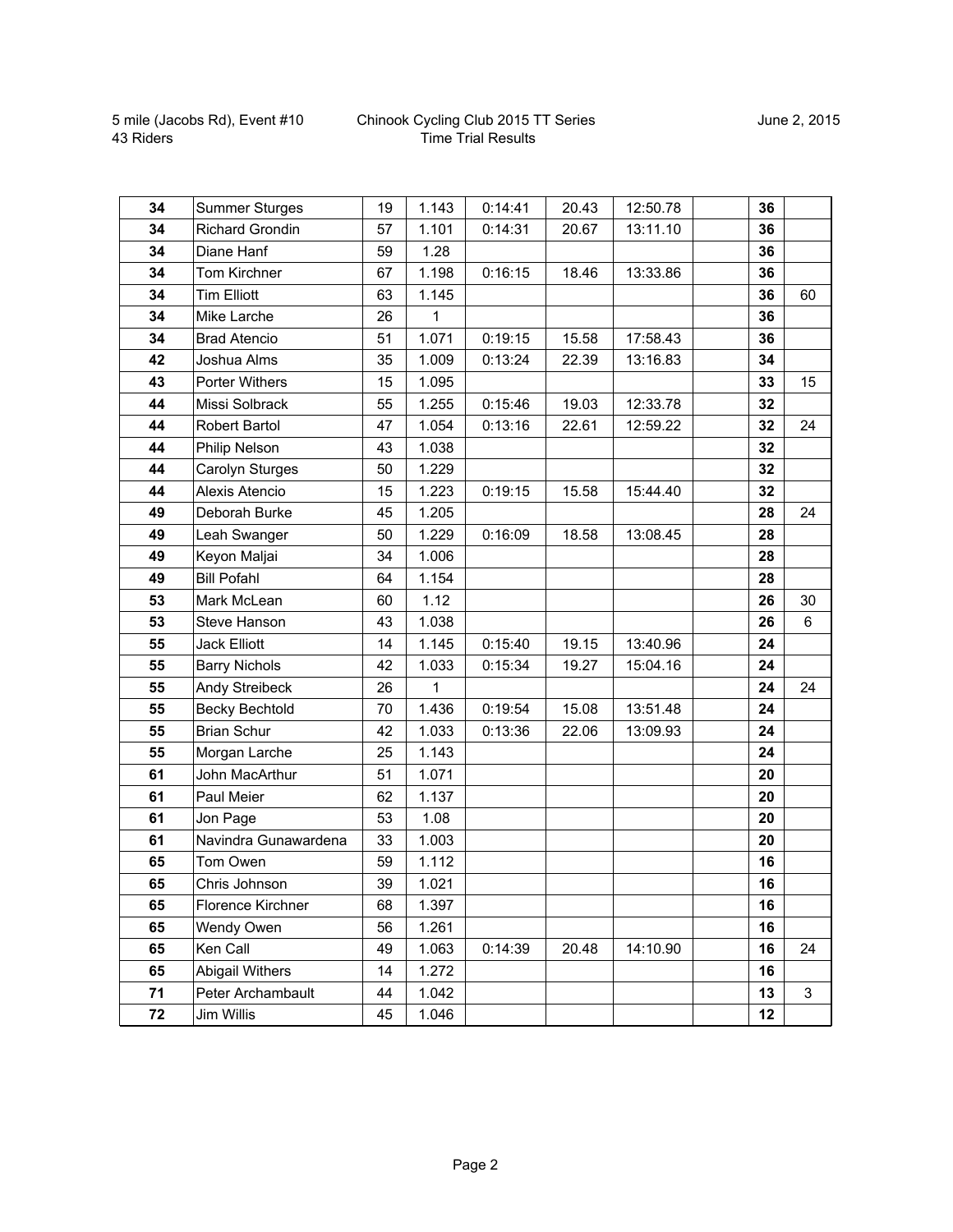| 72 | JimaLee Painter       | 61 | 1.3   |         |       |          | 12 |    |
|----|-----------------------|----|-------|---------|-------|----------|----|----|
| 72 | Linda McLean          | 59 | 1.28  |         |       |          | 12 |    |
| 72 | Darrel Brown          | 35 | 1.009 |         |       |          | 12 |    |
| 72 | Ron D. Hale           | 56 | 1.095 |         |       |          | 12 |    |
| 72 | <b>Michael Mealer</b> | 35 | 1.009 |         |       |          | 12 |    |
| 72 | George Fraga          | 54 | 1.084 | 0:17:17 | 17.36 | 16:14.64 | 12 | 18 |
| 72 | <b>April Ottey</b>    | 49 | 1.224 |         |       |          | 12 |    |
| 80 | Erin Plumb            | 42 | 1.19  |         |       |          | 8  |    |
| 80 | <b>Shari Elliott</b>  | 47 | 1.214 |         |       |          | 8  |    |
| 80 | Lewis Kenworthy       | 58 | 1.106 |         |       |          | 8  |    |
| 80 | Torka Poet            | 49 | 1.224 |         |       |          | 8  |    |
| 80 | <b>Lance Stites</b>   | 14 | 1.145 |         |       |          | 8  |    |
| 80 | Luke Sturges          | 13 | 1.2   |         |       |          | 8  |    |
| 80 | Montana Sturges       | 21 | 1     |         |       |          | 8  |    |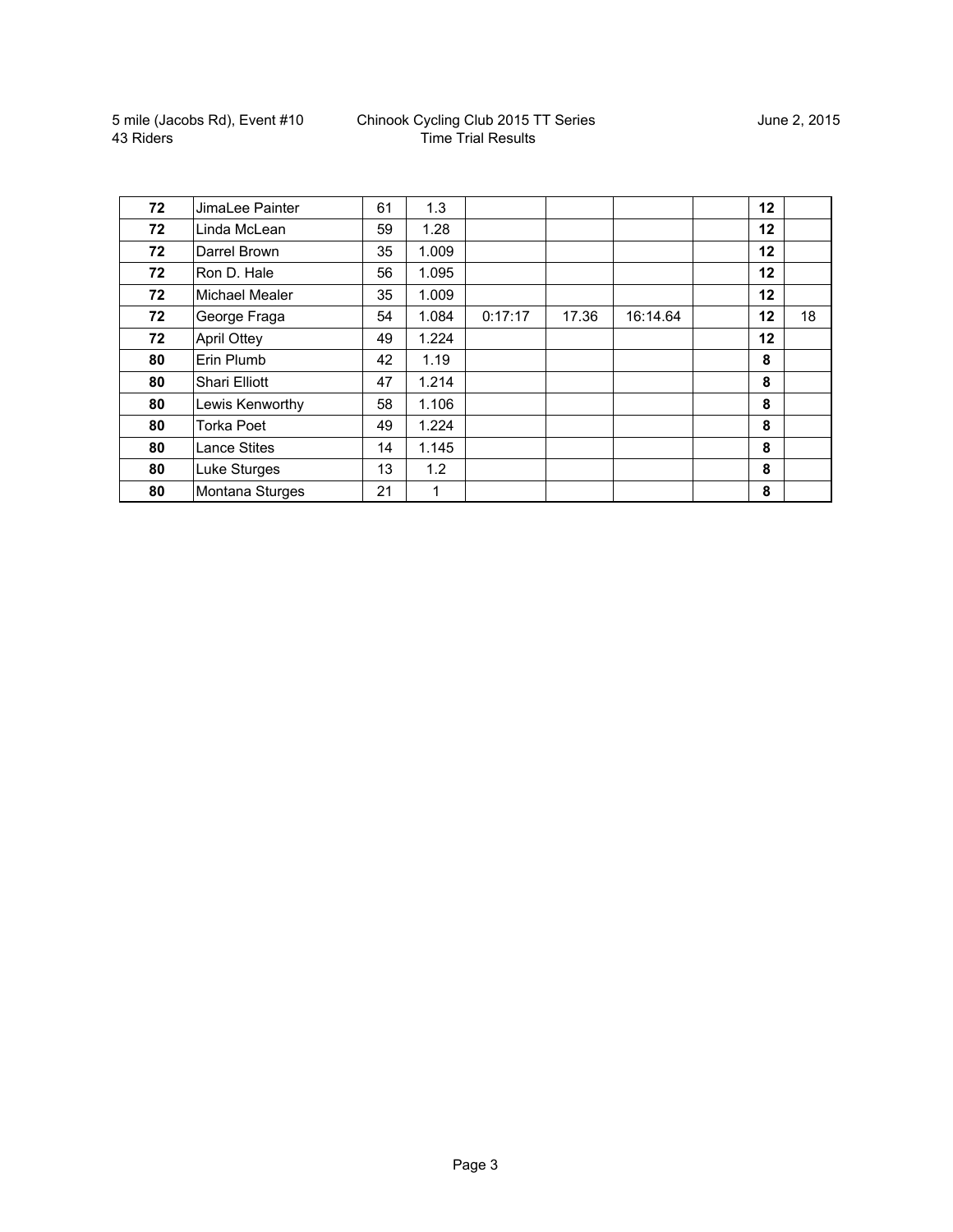| *------NAME------*     | Age | H'Cap | <b>Raw Time</b> | Raw        | H'cap    | Place                   | Pts | Pnlty |
|------------------------|-----|-------|-----------------|------------|----------|-------------------------|-----|-------|
|                        |     |       | 6/2/2015        | Avg        | Time     |                         |     |       |
|                        |     |       | 5.0000          | <b>MPH</b> |          |                         |     |       |
|                        |     |       |                 |            |          |                         |     |       |
| Chad Eder              | 41  | 1.029 | 0:11:39         | 25.75      | 11:25.30 | $\mathbf{1}$            | 52  | 36    |
| Dick Koenigs           | 70  | 1.246 | 0:12:35         | 23.84      | 11:38.94 | $\overline{2}$          | 80  | 120   |
| Lori Selby             | 54  | 1.249 | 0:12:43         | 23.59      | 11:43.89 | 3                       | 79  | 117   |
| <b>Steve McDuffie</b>  | 50  | 1.067 | 0:12:06         | 24.79      | 11:47.41 | $\overline{\mathbf{4}}$ | 56  | 48    |
| Pete Swanger           | 53  | 1.08  | 0:11:44         | 25.57      | 12:00.85 | 5                       | 69  | 87    |
| <b>Steve Anderson</b>  | 55  | 1.09  | 0:12:56         | 23.20      | 12:03.93 | 6                       | 49  | 27    |
| Jennifer Comfort       | 37  | 1.169 | 0:13:25         | 22.36      | 12:04.62 | $\overline{7}$          | 48  | 48    |
| Sally Shadle           | 34  | 1.159 | 0:13:19         | 22.53      | 12:11.39 | 8                       | 53  | 51    |
| Mark Sturges           | 53  | 1.08  | 0:12:35         | 23.84      | 12:21.07 | 9                       | 56  | 48    |
| Diana Spangle          | 60  | 1.29  | 0:13:29         | 22.25      | 12:24.13 | 10                      | 80  | 120   |
| Steve Canaday          | 68  | 1.213 | 0:14:39         | 20.48      | 12:28.65 |                         | 48  | 24    |
| Craig Groendyke        | 69  | 1.228 | 0:12:45         | 23.53      | 12:31.96 |                         | 83  | 129   |
| Stan McCue             | 59  | 1.112 | 0:13:57         | 21.51      | 12:32.70 |                         | 40  |       |
| Pat Lee                | 44  | 1.042 | 0:13:05         | 22.93      | 12:33.36 |                         | 40  |       |
| Missi Solbrack         | 55  | 1.255 | 0:15:46         | 19.03      | 12:33.78 |                         | 32  |       |
| Diane Strycula         | 54  | 1.249 | 0:15:35         | 19.25      | 12:40.60 |                         | 44  | 12    |
| <b>Ted Hohl</b>        | 53  | 1.08  | 0:13:47         | 21.77      | 12:45.74 |                         | 40  |       |
| <b>Summer Sturges</b>  | 19  | 1.143 | 0:14:41         | 20.43      | 12:50.78 |                         | 36  |       |
| Kristin Anderson       | 57  | 1.268 | 0:15:10         | 19.78      | 12:51.67 |                         | 58  | 54    |
| David Painter          | 61  | 1.128 | 0:13:40         | 21.95      | 12:57.95 |                         | 57  | 51    |
| Evelyn Painter         | 86  | 1.999 | 0:24:09         | 12.42      | 13:01.86 |                         | 47  | 57    |
| Leah Swanger           | 50  | 1.229 | 0:16:09         | 18.58      | 13:08.45 |                         | 28  |       |
| <b>Brian Schur</b>     | 42  | 1.033 | 0:13:36         | 22.06      | 13:09.93 |                         | 24  |       |
| <b>Richard Grondin</b> | 57  | 1.101 | 0:14:31         | 20.67      | 13:11.10 |                         | 36  |       |
| Robert Marshall        | 71  | 1.265 | 0:16:47         | 17.87      | 13:16.05 |                         | 40  |       |
| Joshua Alms            | 35  | 1.009 | 0:13:24         | 22.39      | 13:16.83 |                         | 34  |       |
| lan Hoffman            | 41  | 1.029 | 0:13:42         | 21.90      | 13:18.83 |                         | 40  |       |
| Phil Treadway          | 53  | 1.08  | 0:14:03         | 21.35      | 13:24.56 |                         | 46  | 24    |
| Anne Farawila          | 40  | 1.181 | 0:15:36         | 19.23      | 13:30.55 |                         | 42  | 18    |
| <b>Brad Solbrack</b>   | 59  | 1.112 | 0:15:02         | 19.96      | 13:31.15 |                         | 40  |       |
| Tom Kirchner           | 67  | 1.198 | 0:16:15         | 18.46      | 13:33.86 |                         | 36  |       |
| Ron G. Hale            | 57  | 1.101 | 0:15:03         | 19.93      | 13:40.16 |                         | 40  |       |
| Jack Elliott           | 14  | 1.145 | 0:15:40         | 19.15      | 13:40.96 |                         | 24  |       |
| Dave Fischer           | 65  | 1.168 | 0:15:38         | 19.19      | 13:41.08 |                         | 46  | 18    |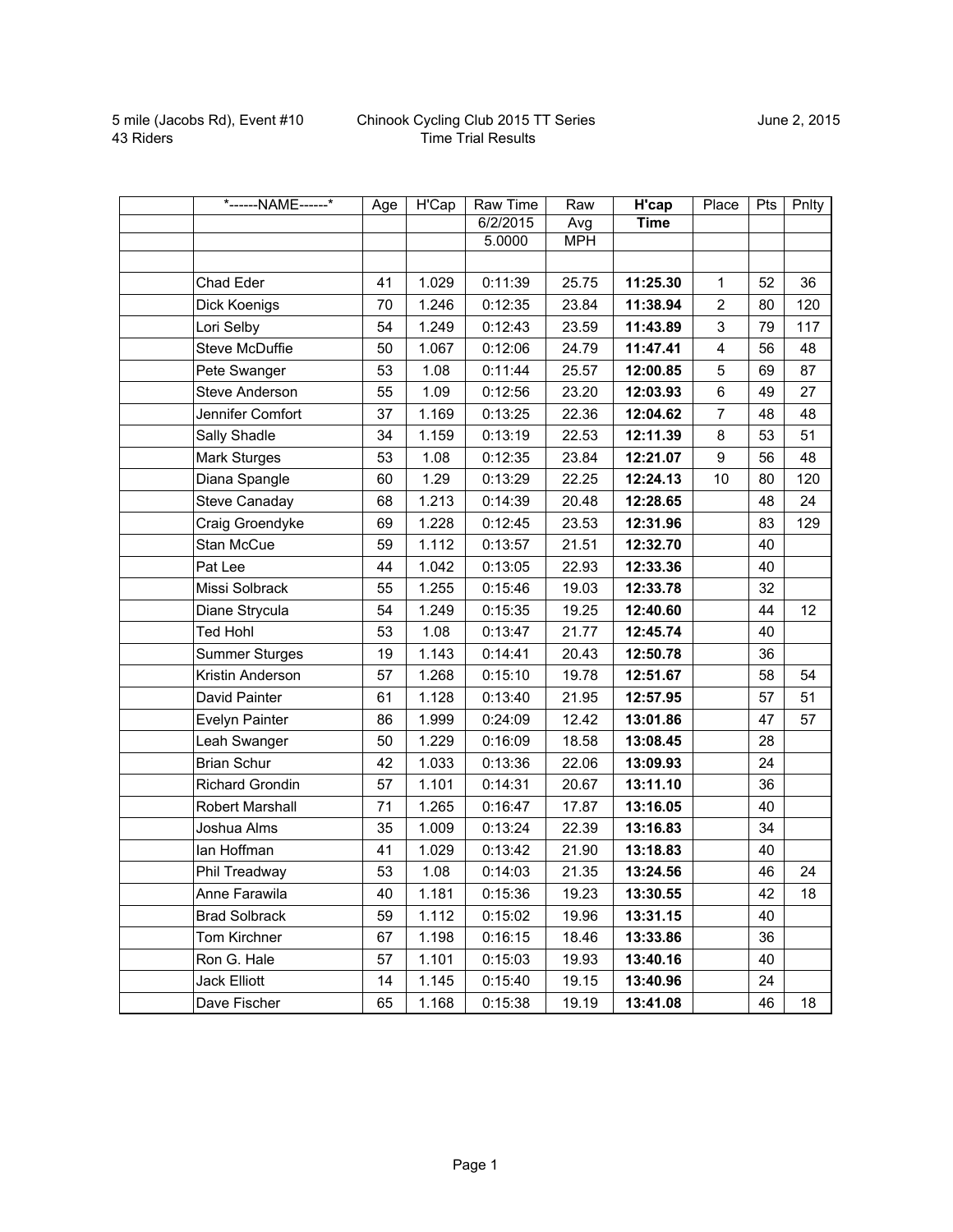## Chinook Cycling Club 2015 TT Series Time Trial Results

| Greg Turpen              | 49 | 1.063 | 0:12:42 | 23.62 | 13:50.84 | 78 | 114         |
|--------------------------|----|-------|---------|-------|----------|----|-------------|
| <b>Becky Bechtold</b>    | 70 | 1.436 | 0:19:54 | 15.08 | 13:51.48 | 24 |             |
| Ken Call                 | 49 | 1.063 | 0:14:39 | 20.48 | 14:10.90 | 16 | 24          |
| <b>Barry Nichols</b>     | 42 | 1.033 | 0:15:34 | 19.27 | 15:04.16 | 24 |             |
| Alexis Atencio           | 15 | 1.223 | 0:19:15 | 15.58 | 15:44.40 | 32 |             |
| George Fraga             | 54 | 1.084 | 0:17:17 | 17.36 | 16:14.64 | 12 | 18          |
| <b>Brad Atencio</b>      | 51 | 1.071 | 0:19:15 | 15.58 | 17:58.43 | 36 |             |
| John Limbaugh            | 45 | 1.046 |         |       |          | 65 | 87          |
| John Burke               | 48 | 1.059 |         |       |          | 50 | 66          |
| Catiana Coghlan          | 38 | 1.173 |         |       |          | 41 | 51          |
| Diane Hanf               | 59 | 1.28  |         |       |          | 36 |             |
| Mike Larche              | 26 | 1     |         |       |          | 36 |             |
| Scott Sarber             | 46 | 1.05  |         |       |          | 36 |             |
| <b>Tim Elliott</b>       | 63 | 1.145 |         |       |          | 36 | 60          |
| Porter Withers           | 15 | 1.095 |         |       |          | 33 | 15          |
| Carolyn Sturges          | 50 | 1.229 |         |       |          | 32 |             |
| Philip Nelson            | 43 | 1.038 |         |       |          | 32 |             |
| <b>Bill Pofahl</b>       | 64 | 1.154 |         |       |          | 28 |             |
| Deborah Burke            | 45 | 1.205 |         |       |          | 28 | 24          |
| Keyon Maljai             | 34 | 1.006 |         |       |          | 28 |             |
| Steve Hanson             | 43 | 1.038 |         |       |          | 26 | 6           |
| Mark McLean              | 60 | 1.12  |         |       |          | 26 | 30          |
| Morgan Larche            | 25 | 1.143 |         |       |          | 24 |             |
| Andy Streibeck           | 26 | 1     |         |       |          | 24 | 24          |
| Navindra Gunawardena     | 33 | 1.003 |         |       |          | 20 |             |
| John MacArthur           | 51 | 1.071 |         |       |          | 20 |             |
| Paul Meier               | 62 | 1.137 |         |       |          | 20 |             |
| Jon Page                 | 53 | 1.08  |         |       |          | 20 |             |
| <b>Abigail Withers</b>   | 14 | 1.272 |         |       |          | 16 |             |
| Chris Johnson            | 39 | 1.021 |         |       |          | 16 |             |
| <b>Florence Kirchner</b> | 68 | 1.397 |         |       |          | 16 |             |
| Tom Owen                 | 59 | 1.112 |         |       |          | 16 |             |
| Wendy Owen               | 56 | 1.261 |         |       |          | 16 |             |
| Peter Archambault        | 44 | 1.042 |         |       |          | 13 | $\mathsf 3$ |
| <b>April Ottey</b>       | 49 | 1.224 |         |       |          | 12 |             |
| Darrel Brown             | 35 | 1.009 |         |       |          | 12 |             |
| Ron D. Hale              | 56 | 1.095 |         |       |          | 12 |             |
| Linda McLean             | 59 | 1.28  |         |       |          | 12 |             |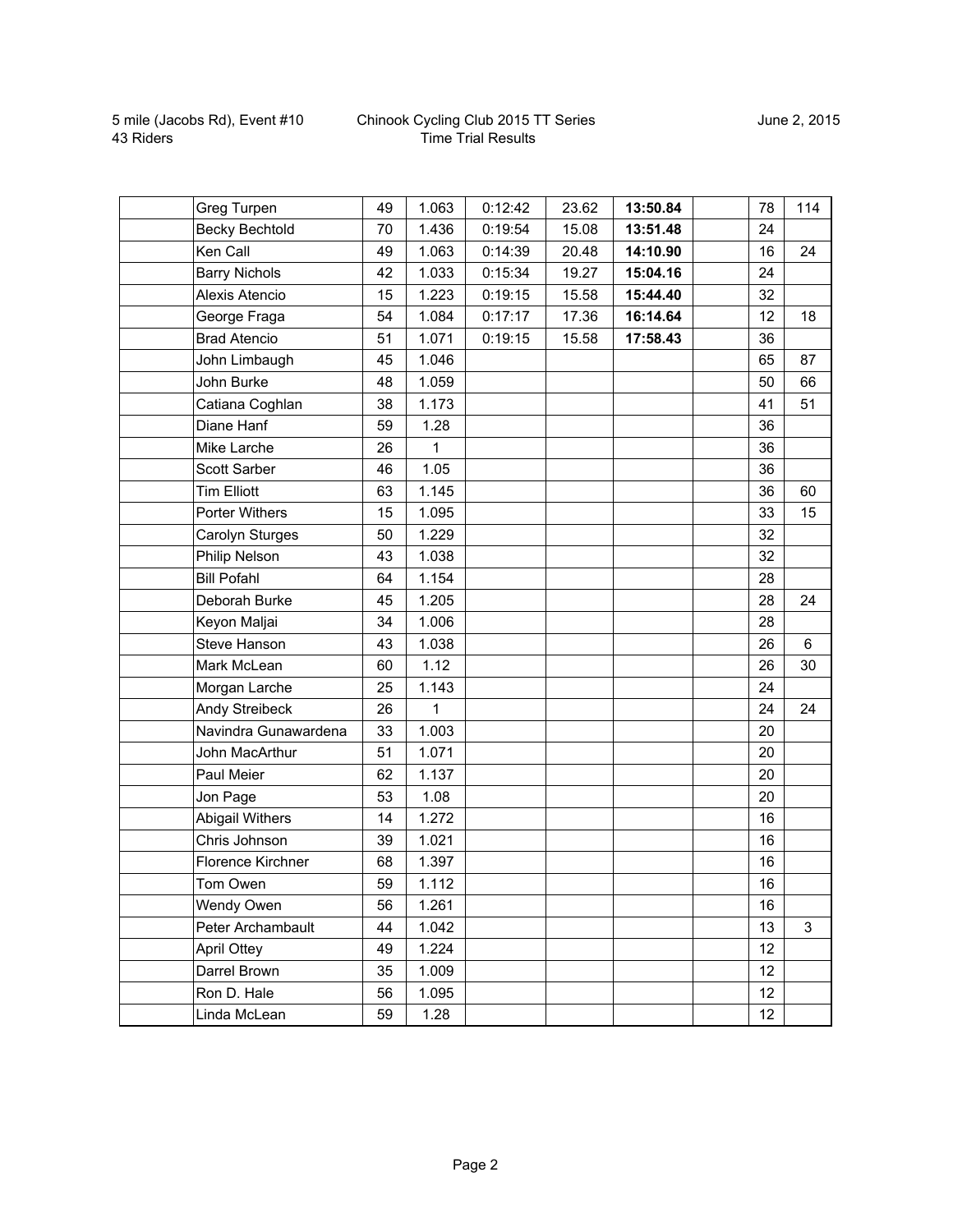| Michael Mealer      | 35 | 1.009 |      |  | 12 |    |
|---------------------|----|-------|------|--|----|----|
| JimaLee Painter     | 61 | 1.3   |      |  | 12 |    |
| Jim Willis          | 45 | 1.046 |      |  | 12 |    |
| <b>Lance Stites</b> | 14 | 1.145 |      |  | 8  |    |
| Shari Elliott       | 47 | 1.214 |      |  | 8  |    |
| Lewis Kenworthy     | 58 | 1.106 |      |  | 8  |    |
| Erin Plumb          | 42 | 1.19  |      |  | 8  |    |
| <b>Torka Poet</b>   | 49 | 1.224 |      |  | 8  |    |
| Luke Sturges        | 13 | 1.2   |      |  | 8  |    |
| Montana Sturges     | 21 | 1     |      |  | 8  |    |
| <b>Mark Painter</b> | 65 | 1.168 | Free |  | 55 | 45 |